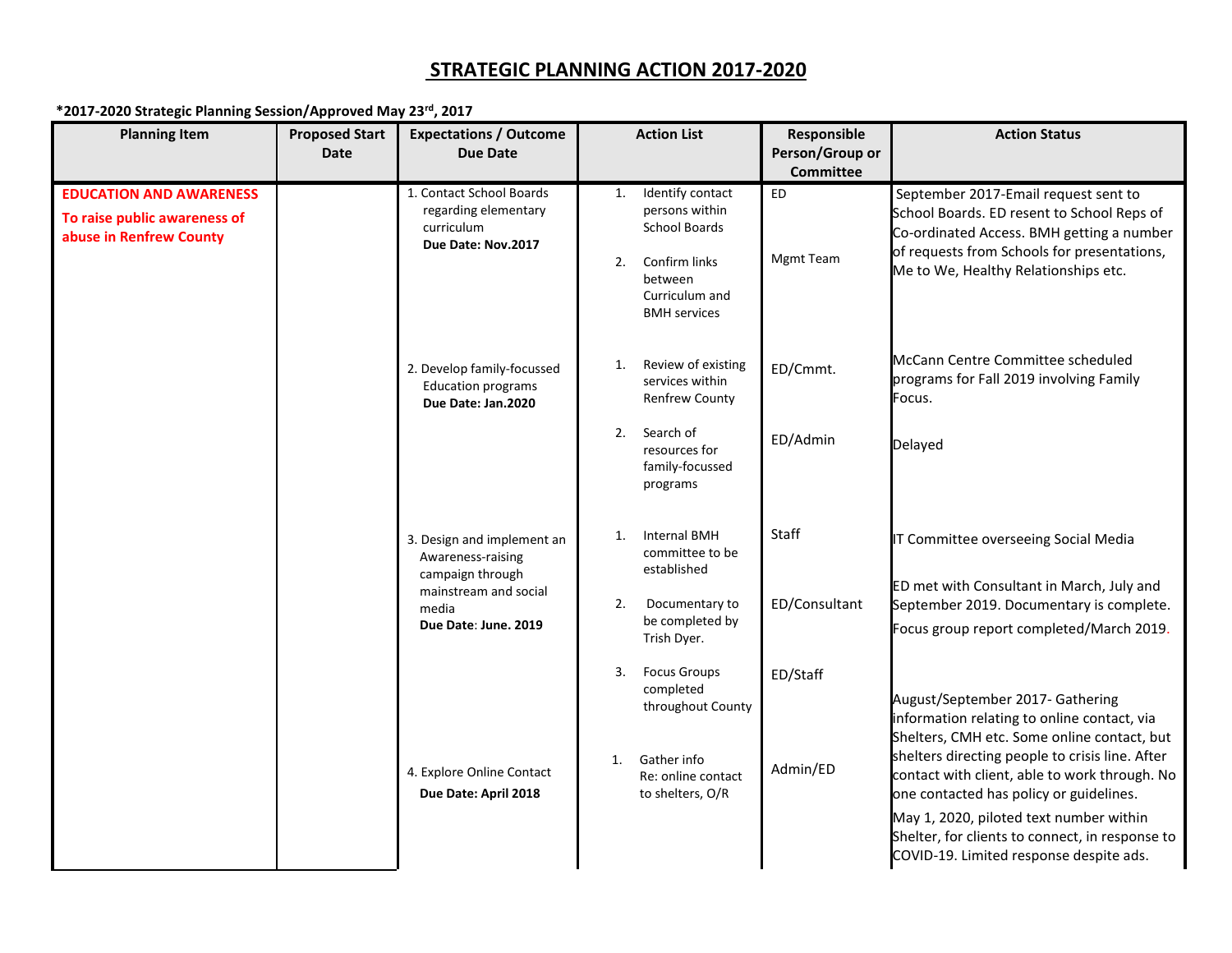| <b>Planning Item</b>                                                                                                                    | <b>Proposed Start</b><br><b>Date</b> | <b>Expectations / Outcome</b><br><b>Due Date</b>                                                                                                                   | <b>Action List</b> |                                                                           | Responsible<br>Person/Group or<br><b>Committee</b> | <b>Action Status</b>                                                                                                                                                  |
|-----------------------------------------------------------------------------------------------------------------------------------------|--------------------------------------|--------------------------------------------------------------------------------------------------------------------------------------------------------------------|--------------------|---------------------------------------------------------------------------|----------------------------------------------------|-----------------------------------------------------------------------------------------------------------------------------------------------------------------------|
|                                                                                                                                         |                                      |                                                                                                                                                                    |                    |                                                                           |                                                    |                                                                                                                                                                       |
| <b>MENTAL HEALTH &amp;</b><br><b>ADDICTIONS</b><br>Develop and implement a plan<br>for partnership and training<br>with MH & Addictions |                                      | 1. Work with MH &<br>Addictions to identify a<br>designated DV contact<br>Due Date: June 2019                                                                      | 1.                 | Follow-up with MH<br>and Addiction<br>Services for<br>contact person      | <b>ED</b>                                          | CMH and Addictions now using space one day<br>per month, as of May 2019. On hold due to<br>Covid-19. CMH starting end of November to<br>do phone appointments.        |
|                                                                                                                                         |                                      | 2. Implement a process to<br>ensure all permanent<br><b>BMH staff are MH First</b><br>Aid certified within the<br>first year of employment<br>Due Date: Sept. 2017 | 1.                 | Identify staff who<br>are not trained<br>and enrol in<br>Course           | Admin                                              | All permanent employees have been trained<br>in Mental Health/First Aid. This is<br>requirement for all permanent employees.                                          |
|                                                                                                                                         |                                      | 3. Review and revise harm<br>reduction policies<br>regularly, in consultation<br>with MH and Addictions<br>service providers.                                      | 1.                 | Ensure policies<br>current within<br><b>BMH</b> tracking<br>document      | Mgmt Team                                          | Four staff completed Harm Reduction<br>Training in 2018. Internal Committee<br>established in July 2018. Results discussed in<br>late October 2018. Ongoing committee |
|                                                                                                                                         |                                      | Due Date: Sept. 2018                                                                                                                                               | 2.                 | Follow-up with<br><b>Addiction services</b><br>for review as<br>required  | <b>Mgmt Team</b>                                   | established. Harm Reduction internal<br>Committee met with ATS and Pathways in<br>February 2020.                                                                      |
|                                                                                                                                         |                                      |                                                                                                                                                                    | 3.                 | Partner with<br><b>Addiction Services</b><br>to promote Harm<br>Reduction | Mgmt Team<br>Staff                                 | Partnership with Women's Addiction Services<br>(Mackay Manor). Pathways Caseworker<br>provides service one half-day per month at<br>BMH. On hold due to Covid-19      |
|                                                                                                                                         |                                      |                                                                                                                                                                    |                    |                                                                           |                                                    |                                                                                                                                                                       |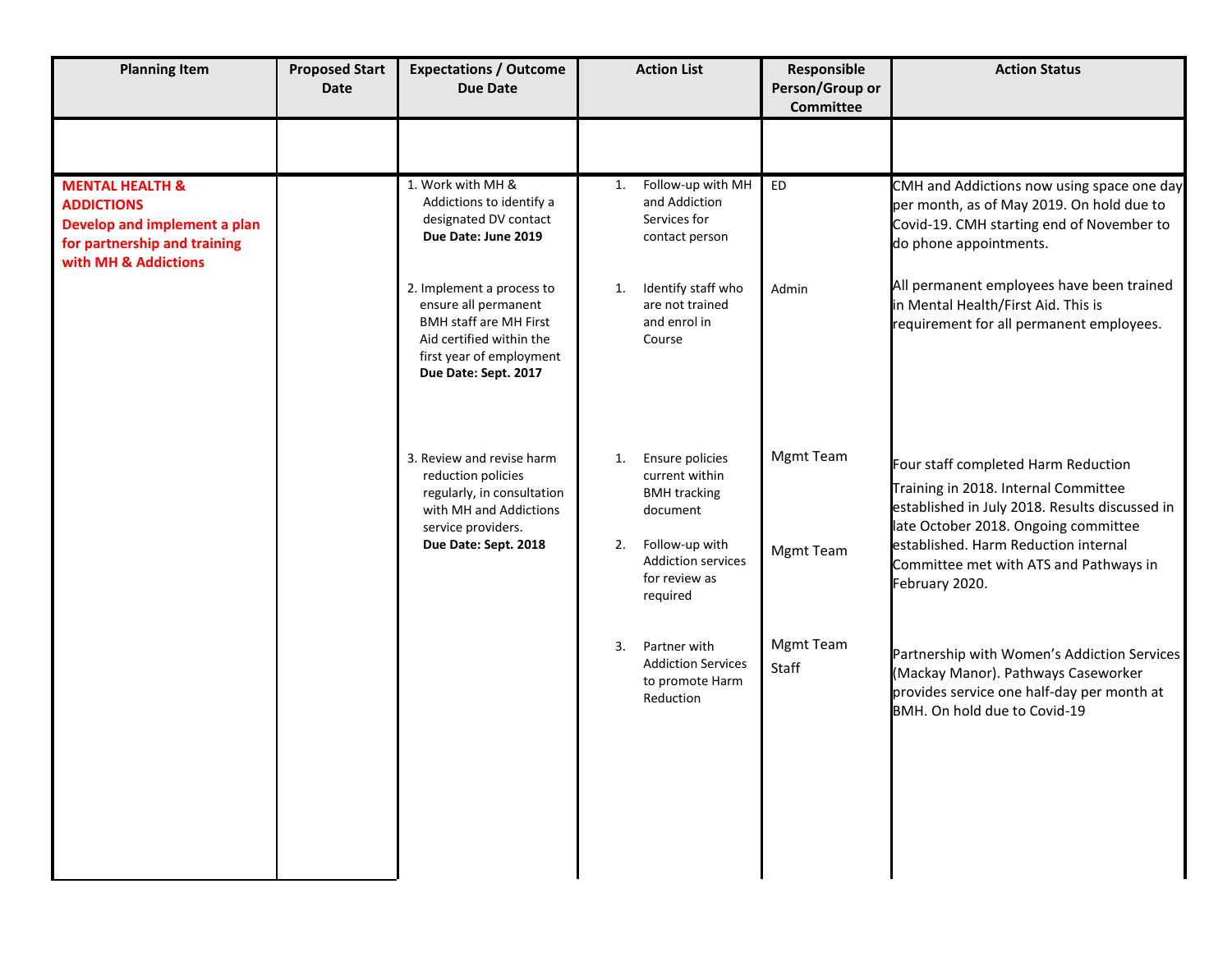| <b>Planning Item</b>                                                                                                                           | <b>Proposed Start</b><br><b>Date</b> | <b>Expectations / Outcome</b><br><b>Due Date</b>                                                                                                                                    | <b>Action List</b>                                                                                                                                                               | Responsible<br>Person/Group or<br><b>Committee</b> | <b>Action Status</b>                                                                                                                                                                                                                                                                                                                                                                                                                          |
|------------------------------------------------------------------------------------------------------------------------------------------------|--------------------------------------|-------------------------------------------------------------------------------------------------------------------------------------------------------------------------------------|----------------------------------------------------------------------------------------------------------------------------------------------------------------------------------|----------------------------------------------------|-----------------------------------------------------------------------------------------------------------------------------------------------------------------------------------------------------------------------------------------------------------------------------------------------------------------------------------------------------------------------------------------------------------------------------------------------|
| <b>ACCESS FOR ALL</b><br><b>Offer select services to all BMH</b><br><b>clients across Renfrew County</b><br>(women, men and<br>children/youth) |                                      | 1. Designate additional<br>funds to cover<br>transportation costs<br>(i.e. taxi vouchers, gas<br>cards)<br>Due Date: April 2018<br>2. Work with Libraries,<br>community centres and | Review current<br>1.<br>system for gift<br>cards, use, number<br>of cards<br>Determine funds<br>2.<br>existing for use<br>within BMH<br>Review current<br>1.<br>binder regarding | <b>Mgmt Team</b><br>Admin<br>ED<br>Admin           | Completed by October 30 <sup>th</sup> , 2017<br>Guidelines developed<br>Currently, gift cards that are being purchased,<br>which involves donations, have been for taxi<br>vouchers, gas cards, food cards.<br>Note: Over \$11,000 in gift cards was received<br>from Calabogie Golf Tournament in 2019.<br>Note: Golf Tournament cancelled for 2020.<br>A number of gift cards were purchased at<br>year end, for gas, food, drugstores etc. |
|                                                                                                                                                |                                      | others to establish and<br>promote internet access<br>points.<br>Due Date: Dec. 2017                                                                                                | Library resources,<br>community<br>resource centres<br>for internet access<br>and update                                                                                         |                                                    | October 2017- Administration reviewed<br>binder and confirmed information.                                                                                                                                                                                                                                                                                                                                                                    |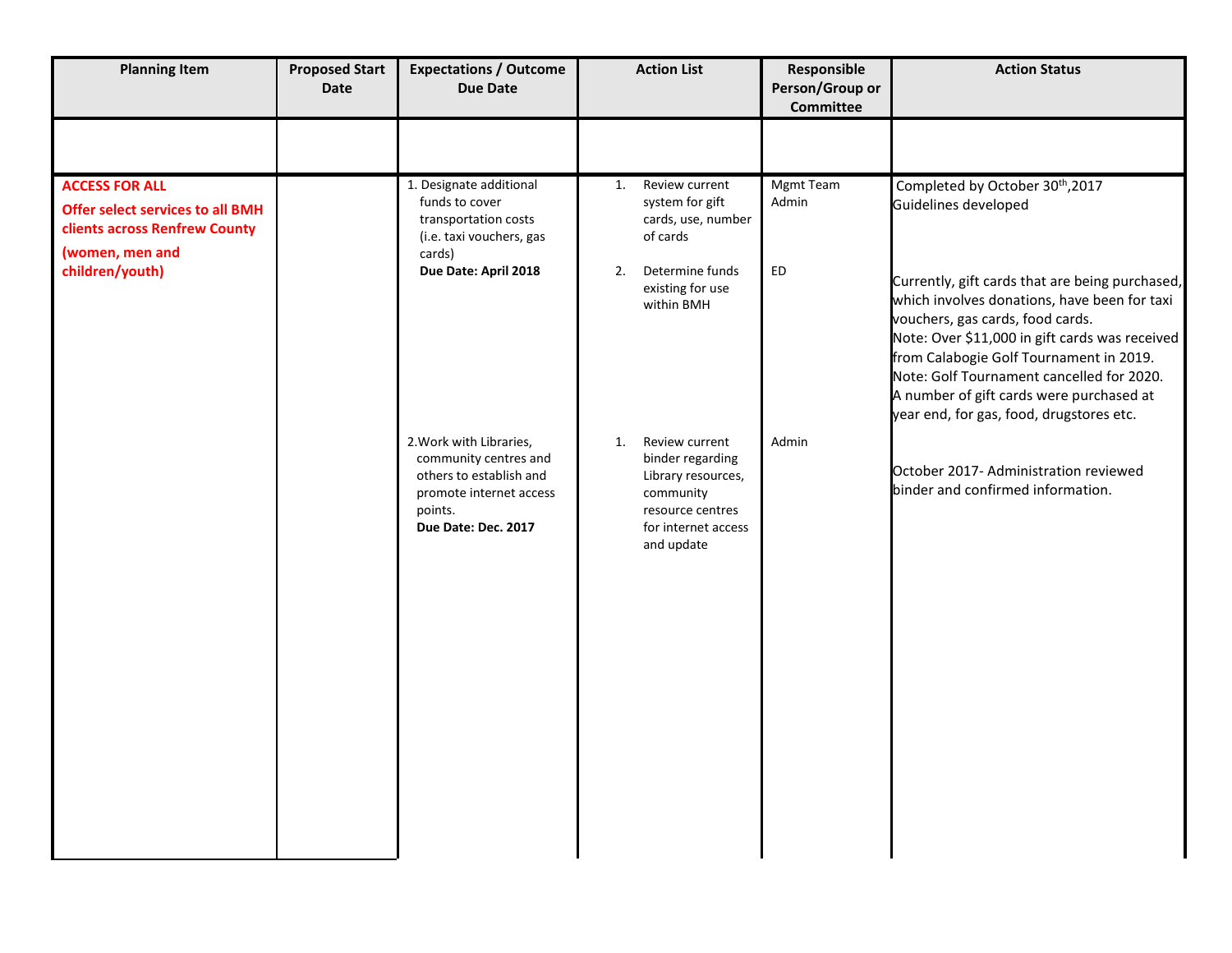| <b>Planning Item</b>                                                              | <b>Proposed Start</b><br><b>Date</b> | <b>Expectations / Outcome</b><br><b>Due Date</b>                                                                                                                                          | <b>Action List</b>                                                                                                                                                            | Responsible<br>Person/Group or<br><b>Committee</b> | <b>Action Status</b>                                                                                                                                                                                                                                                                                                                                                                                                                                                                                                                                                                       |
|-----------------------------------------------------------------------------------|--------------------------------------|-------------------------------------------------------------------------------------------------------------------------------------------------------------------------------------------|-------------------------------------------------------------------------------------------------------------------------------------------------------------------------------|----------------------------------------------------|--------------------------------------------------------------------------------------------------------------------------------------------------------------------------------------------------------------------------------------------------------------------------------------------------------------------------------------------------------------------------------------------------------------------------------------------------------------------------------------------------------------------------------------------------------------------------------------------|
|                                                                                   |                                      |                                                                                                                                                                                           |                                                                                                                                                                               |                                                    |                                                                                                                                                                                                                                                                                                                                                                                                                                                                                                                                                                                            |
| <b>PROGRAMS FOR MEN</b><br><b>Expand programming for men</b><br>in Renfrew County |                                      | 1. Hold Focus Groups to<br>assess needs and identify<br>opportunities for<br>programming for men<br>Due Date: June 2018                                                                   | Complete focus<br>1.<br>groups<br>throughout<br><b>Renfrew County</b><br>Summarize<br>2.<br>feedback from<br><b>Focus Groups</b><br>$\mathbf{3}$ .<br>Determine next<br>steps | ED<br>ED/consultant<br><b>Mgmt Team</b><br>Staff   | Note: Male Caseworker hired to work in<br>the Shelter, effective September 2017.<br>Orientation completed. He is currently co-<br>facilitating groups offered through BMH.<br>Two male Focus groups completed as part<br>of Capacity Funding project 2018. Report is<br>completed. Male worker hired permanent<br>part-time for CY in Outreach Program,<br>effective Sept.2018. Three staff trained to<br>facilitate the Caring Dads Program. We now<br>have five staff able to facilitate in total.<br>Focus Group Report by Lynn Lavery to be<br>reviewed on Staff Planning Day in Sept. |
|                                                                                   |                                      | 2. Create a contract position<br>to raise awareness,<br>provide training for staff,<br>and deliver services for<br>men (as a pilot project to<br>demonstrate need)<br>Due Date: June 2019 | Investigate<br>1.<br>funding<br>opportunities for<br>contract<br>position,<br>demonstrate<br>need to MCCSS                                                                    | ED                                                 | Delayed due to funding concerns for<br>mandated services, at this time.                                                                                                                                                                                                                                                                                                                                                                                                                                                                                                                    |
|                                                                                   |                                      | 3. Revise or develop policies<br>and procedures to<br>provide parameters for<br>programming for men<br>Due Date: Dec. 2019                                                                | Review current<br>1.<br>policies and<br>develop policy<br>drafts regarding<br>programming for<br>men                                                                          | Mgmt Team                                          | Priority is current policy review due to<br>Accreditation.                                                                                                                                                                                                                                                                                                                                                                                                                                                                                                                                 |

Strategic Planning Table/ Approved May 23rd, 2017